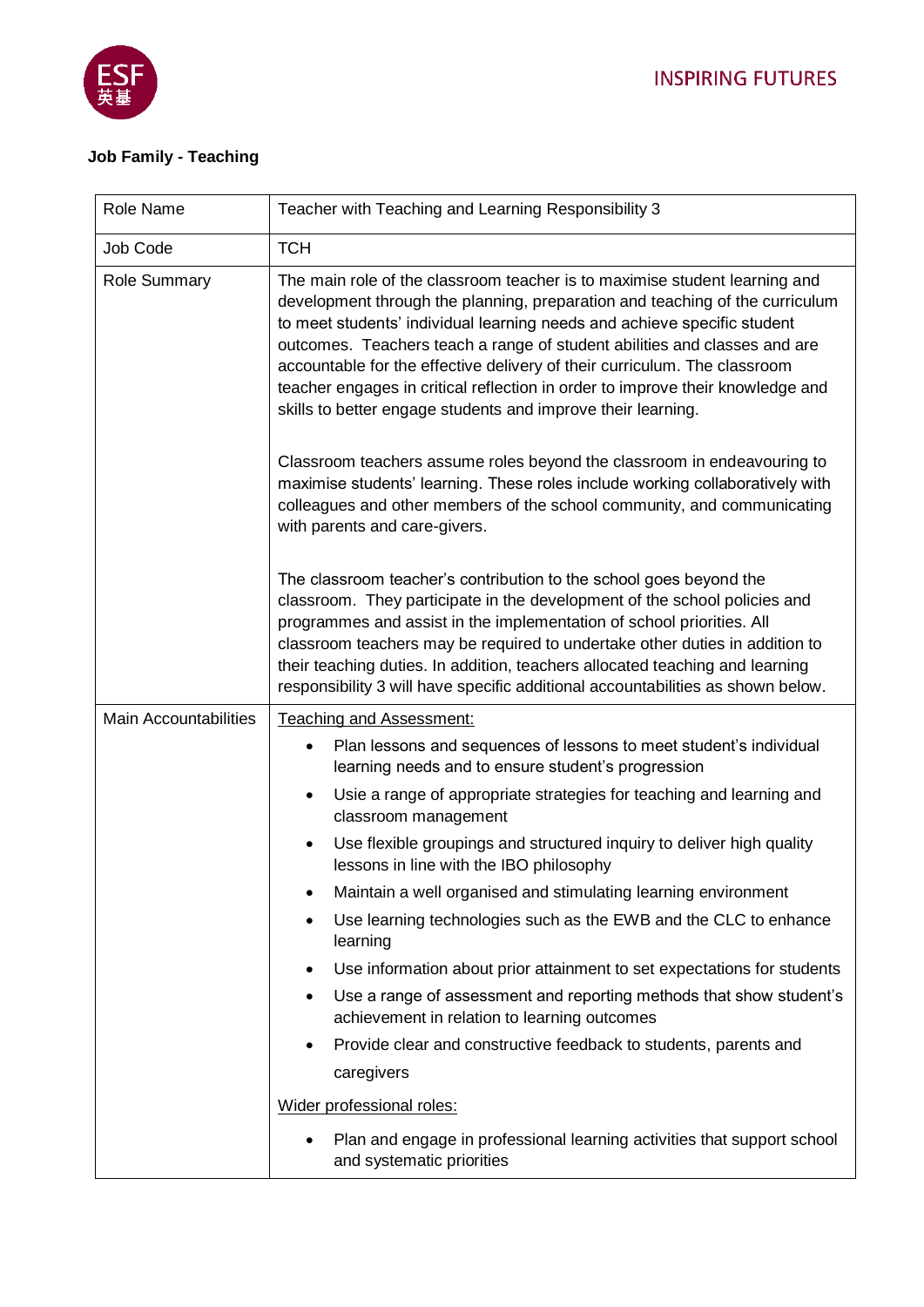

|                                          | Take responsibility for own professional development and use the<br>$\bullet$<br>outcomes to improve teaching and students' learning                                                    |
|------------------------------------------|-----------------------------------------------------------------------------------------------------------------------------------------------------------------------------------------|
|                                          | Make an active contribution to the policies and aspirations of the<br>school                                                                                                            |
|                                          | Ensure administration of classroom procedures are completed<br>efficiently                                                                                                              |
|                                          | Collaborate with members of the school community to build a team<br>$\bullet$                                                                                                           |
|                                          | environment that supports students' learning                                                                                                                                            |
|                                          | Additional responsibilities may include:                                                                                                                                                |
|                                          | Manage a year level or subject area<br>٠                                                                                                                                                |
|                                          | Assist with or managing an aspect of daily school management<br>٠                                                                                                                       |
|                                          | Assist year level co-ordinators, curriculum co-ordinators, student<br>$\bullet$<br>management co-ordinators, principal and vice principal with the<br>performance of specific functions |
|                                          | Assist with or managing a specialist function such as sport, careers,<br>٠<br>student welfare, excursions or camps co-ordination                                                        |
|                                          | Supervise a range of student activities including support and welfare<br>$\bullet$<br>programmes                                                                                        |
|                                          | Develop a school transition programme and facilitate the associated<br>$\bullet$<br>orientation programme                                                                               |
|                                          | Manage and supervise a team of teachers in the planning,<br>$\bullet$<br>implementation and review of teaching and learning programmes                                                  |
|                                          | Lead the development of curriculum policies and programmes<br>٠                                                                                                                         |
|                                          | Contribute to the Foundation-wide professional development                                                                                                                              |
|                                          | programme                                                                                                                                                                               |
|                                          | TLR 3 Responsibilities:                                                                                                                                                                 |
|                                          | Lead a subject area(s) and/or year/house                                                                                                                                                |
|                                          | Advise/consult/model to improve continuously quality of teaching and<br>learning                                                                                                        |
|                                          | Lead involvement in evaluation of quality of education for area(s) or<br>$\bullet$<br>responsibility                                                                                    |
|                                          | Contribute to school-wide strategic plans and developments<br>٠                                                                                                                         |
|                                          | To perform other duties and assume accountabilities as apparent or as<br>$\bullet$<br>delegated, including mutually agreed upon objectives                                              |
| <b>Typical reporting</b><br>relationship | <b>School Leader</b>                                                                                                                                                                    |
| Minimum typical                          | Bachelor Degree in Education, or                                                                                                                                                        |
| education                                | Bachelor Degree in any subjects with PGCE (Postgraduate Certificate of<br>Education), or equivalent                                                                                     |